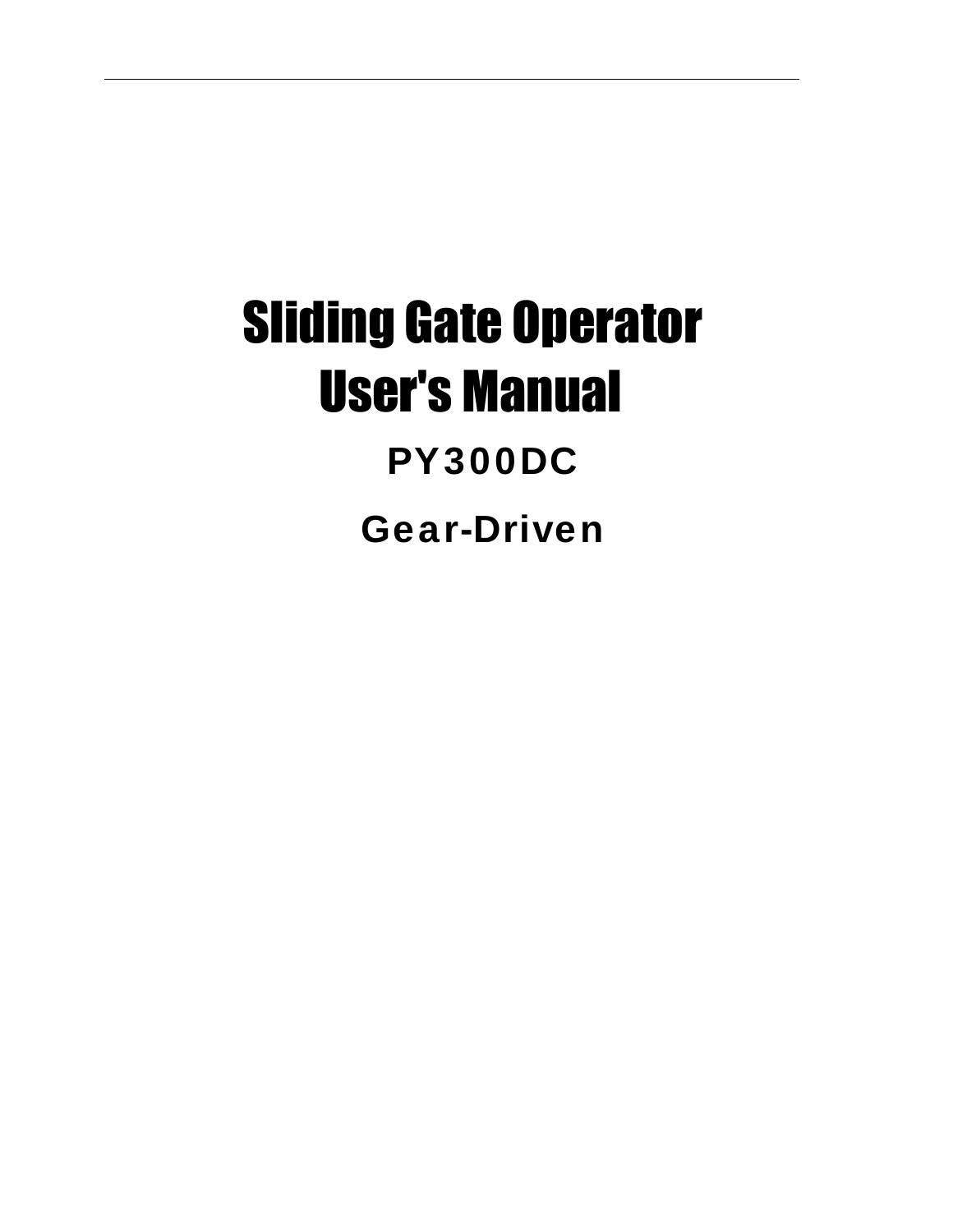## OUTLINE

| 9. Maintenance <b>manufacture</b> of the contract of the contract of the contract of the contract of the contract of the contract of the contract of the contract of the contract of the contract of the contract of the contract o |
|-------------------------------------------------------------------------------------------------------------------------------------------------------------------------------------------------------------------------------------|
|                                                                                                                                                                                                                                     |
|                                                                                                                                                                                                                                     |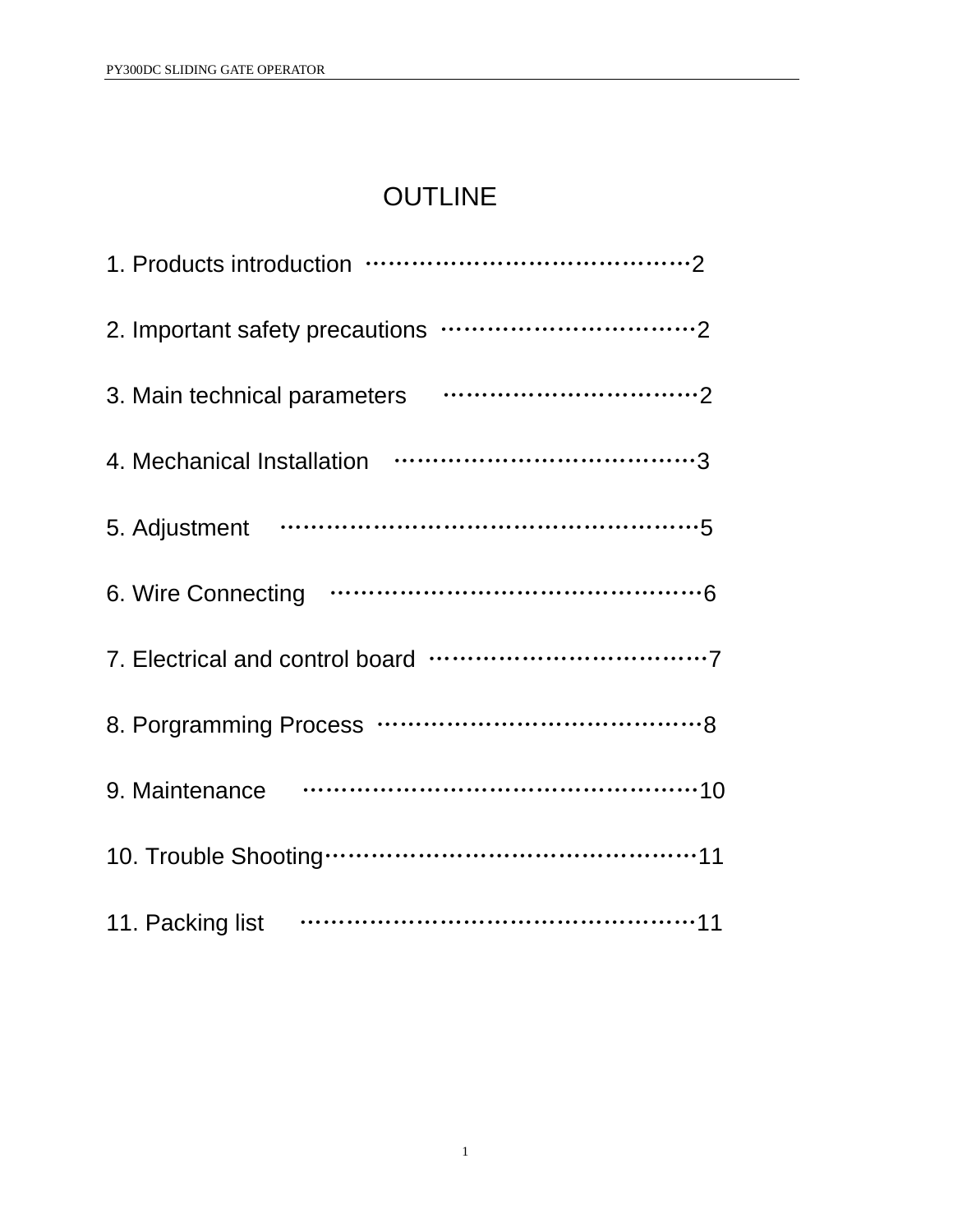### **1. Products introduction**

**please read the instructions carefully before proceeding.**

**The operator contains Extra battery, transformer, control board and radio control.**

**In case of power of failure, the operator is powered by a 24Vdc, 1.3Ah, extra battery.**

**Intelligent charging system supplied.**

**MCU is supplied to control the gate operator.**

**Keypad / single button interface.**

**Photo beam safety beam interface.**

**User can select Auto-close feature**

**Soft start & soft stop.**

**Manual key release design for emergency purposes.**

**Gate operator has auto-reverse function, and the reverse power can change by user.**

**2. Important safety information**<br>**2. Important safety information**<br>**2. Important safety information**<br>*Carefully read and follow all safety preca Carefully read and follow all safety precaution and warnings before attempting to install and use this automatic gate operator.*

*Make sure the Power supply(AC220V or AC110V) of operator is suitable for the power supply in your area.* **3. Main technical parameters**

| <b>Unit Model</b>          | PY300DC                       |  |
|----------------------------|-------------------------------|--|
| <b>Power Supply</b>        | 220VAC/110VAC                 |  |
| Maximum gate weight        | 300Kg                         |  |
| Maximum gate width         | 8m                            |  |
| Motor                      | 24VDC 100W                    |  |
| Output torque              | Max. $8N·m$                   |  |
| Work duty                  | $S_2$ 30 $min$                |  |
| Limit switch               | <b>Electronical Limit</b>     |  |
| Gate Move speed            | 13m/min                       |  |
| Remote control range       | $\geqslant$ 30 meters         |  |
| extra remote control       | 20                            |  |
| Frequency                  | 433.92 MHz                    |  |
| Noise                      | $\leqslant$ 60 dB             |  |
| <b>Working temperature</b> | $-20^{\circ}C - +50^{\circ}C$ |  |
| Extra Battery              | 24V 1.3 Ah                    |  |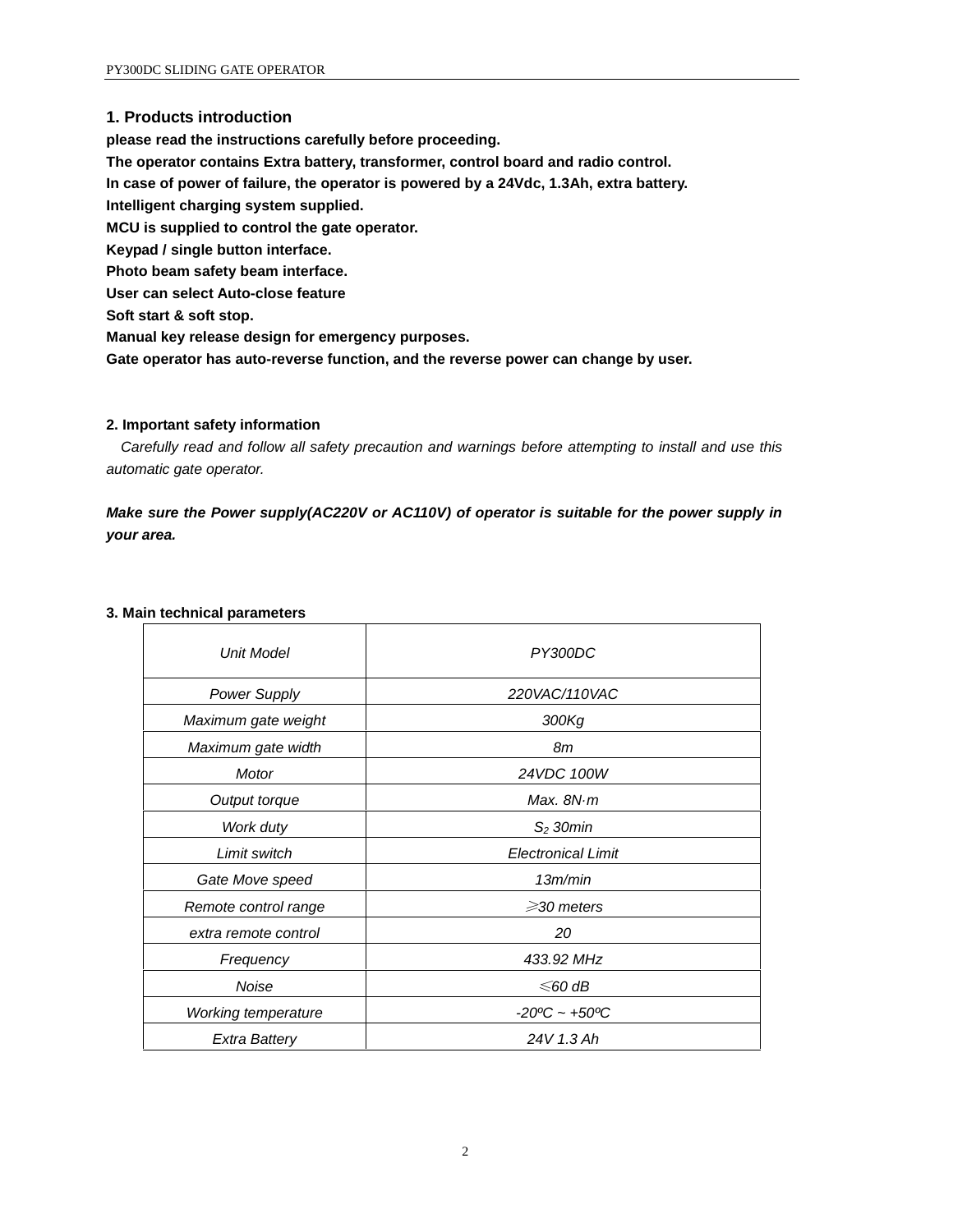### **4. Mechanical Installation**

The PY300DC will handle gate weighting up to 300Kg and up to 8m if the proper installation procedures have been followed.

The PY300DC gate operator operates by forcing a drive rack by a drive gear. The entire configuration is shown in the diagram below. The gate operator must be installed on the inside of the gate.





### Gate preparation

Be sure the gate is properly installed and slides smoothly before installing the PY300DC sliding gate operator. The gate must be plumb, level, and move freely.

### Conduit

In order to protect the wires, use PVC conduit for low voltage power cable and control wires. Conduit must be preset into the concrete when it is poured. Wires within the conduit shall be located or protected so that no damage can result from contact with any rough or sharp part.

### Concrete pad

The base unit of the gate operator requires a concrete pad in order to maintain proper stability. The concrete pad should be approximately 400mm x 250mm x 200mm deep in order to provide for adequate weight and structure to insure proper stable installation.

### Anchors (see Fig.2)

You can use anchor bolts, anchors, washers and nuts. These anchors must be set into the concrete when it is poured or you can use wedge anchors to fasten the operator.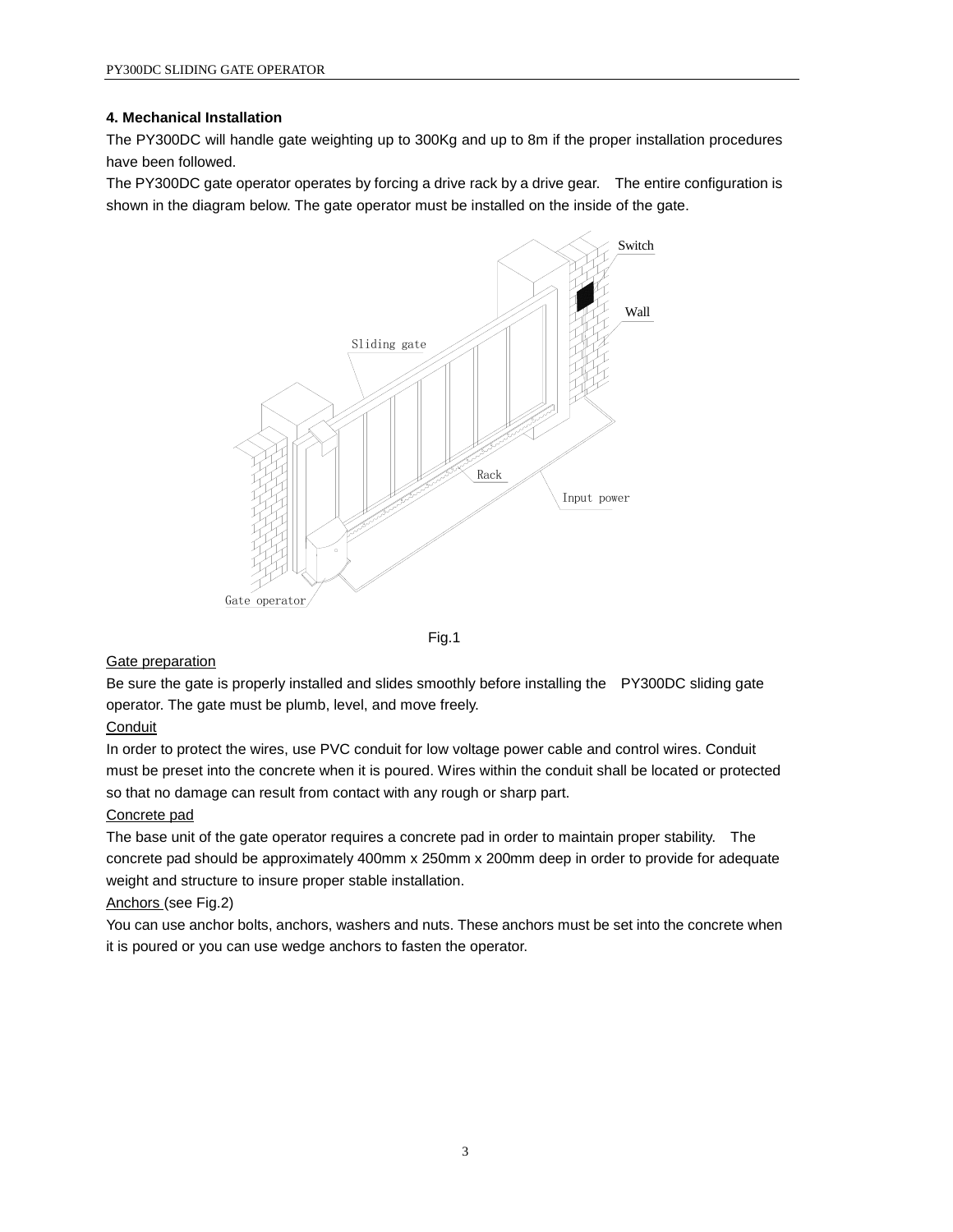

Operator base (see Fig.3)

After the concrete has hardened, mount the gate operator base to the concrete pad. Verify that the base is properly leveled.

Using bolts and washers mount the gate operator to the base and insert the cover. Check the operator and make sure it is lined up with the gate.



Fig.3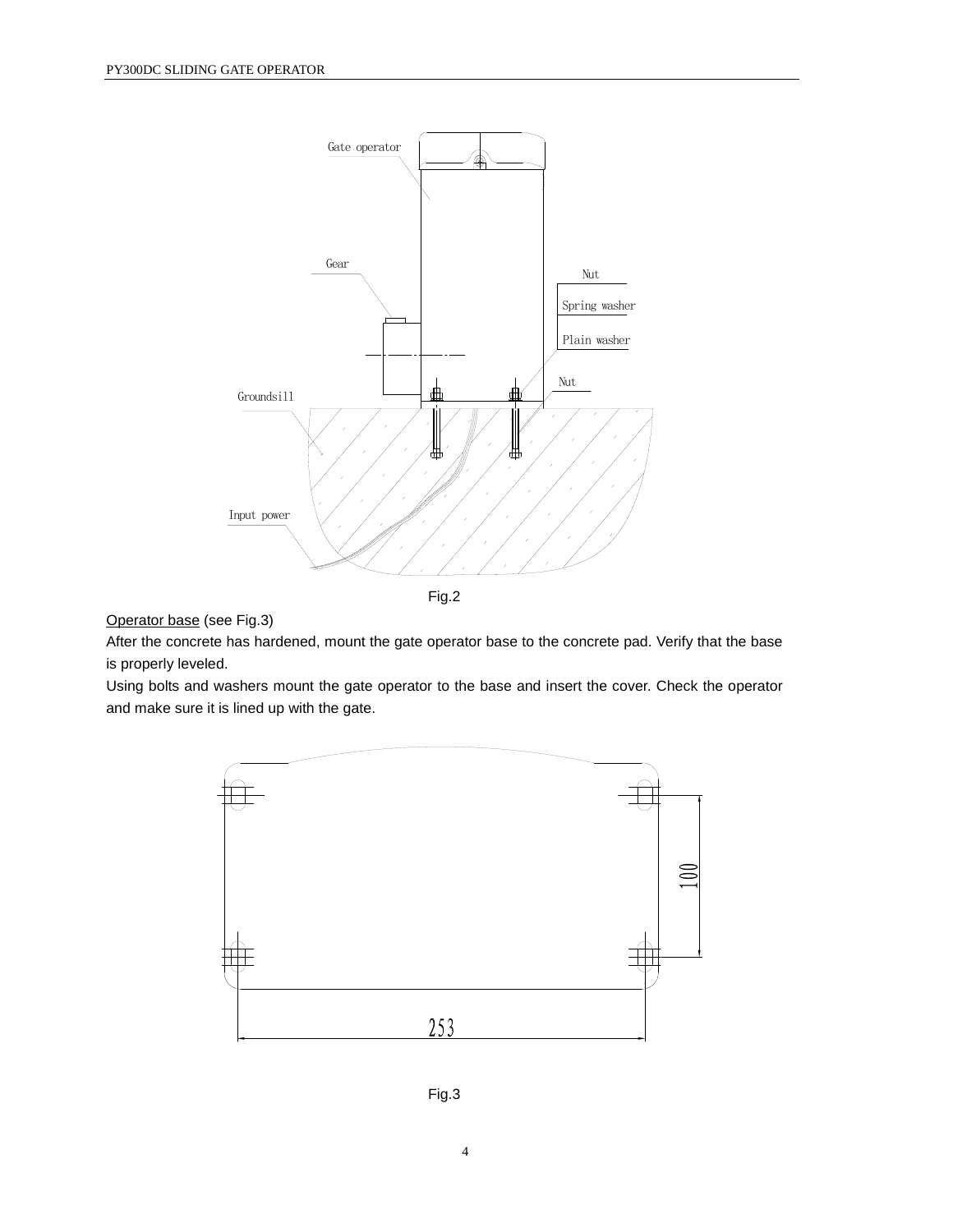### *Installation of Rack*

- Fix the three nuts (in the same package with rack) on the rack element.
- Lay the first piece of rack on the gear and weld the first nut on the gate.
- Move the gate manually, checking if the rack is resting on the gear, and weld the second and third nut.
- Bring another rack element near to the previous one. Move the gate manually and weld the three nuts as the first rack, thus proceeding until the gate is fully covered.
- When the rack has been installed, to ensure it meshes correctly with the gear.
- The space between rack and gear is about 0.5mm.





### **5. Adjustment**



Fig.5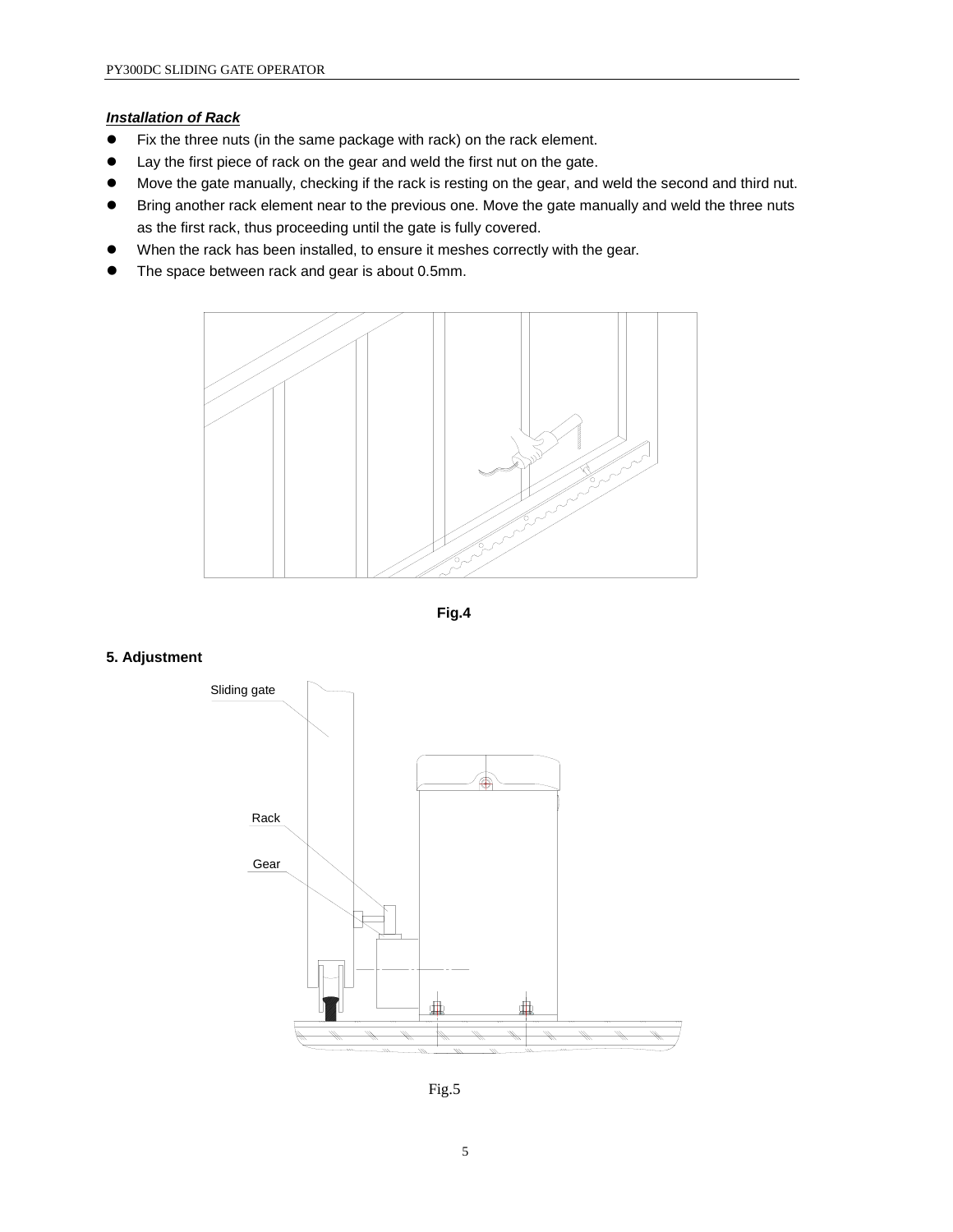### Manual operation

In case of power failure use manual release key to open or close gate manually, use the release key as follow:

- Fit the supplied key in the hole.
- Turn the key **clockwise** to release the clutch.
- Open and close the gate manually.
- After power-restored use the manual release key to tight the clutch by turning the key **counterclockwise** and resume normal operation.



NOTE: The gate operator needed reset limit after re-tight the clutch by turning the key counterclockwise if the power failure and released by hand.

### **6. Wire Connecting**

Connecting the battery

Plug the terminal of Extra battery in the control board.

NOTE:If you not use gate operator and power failure, please pull out the extra battery terminal.



Fig.7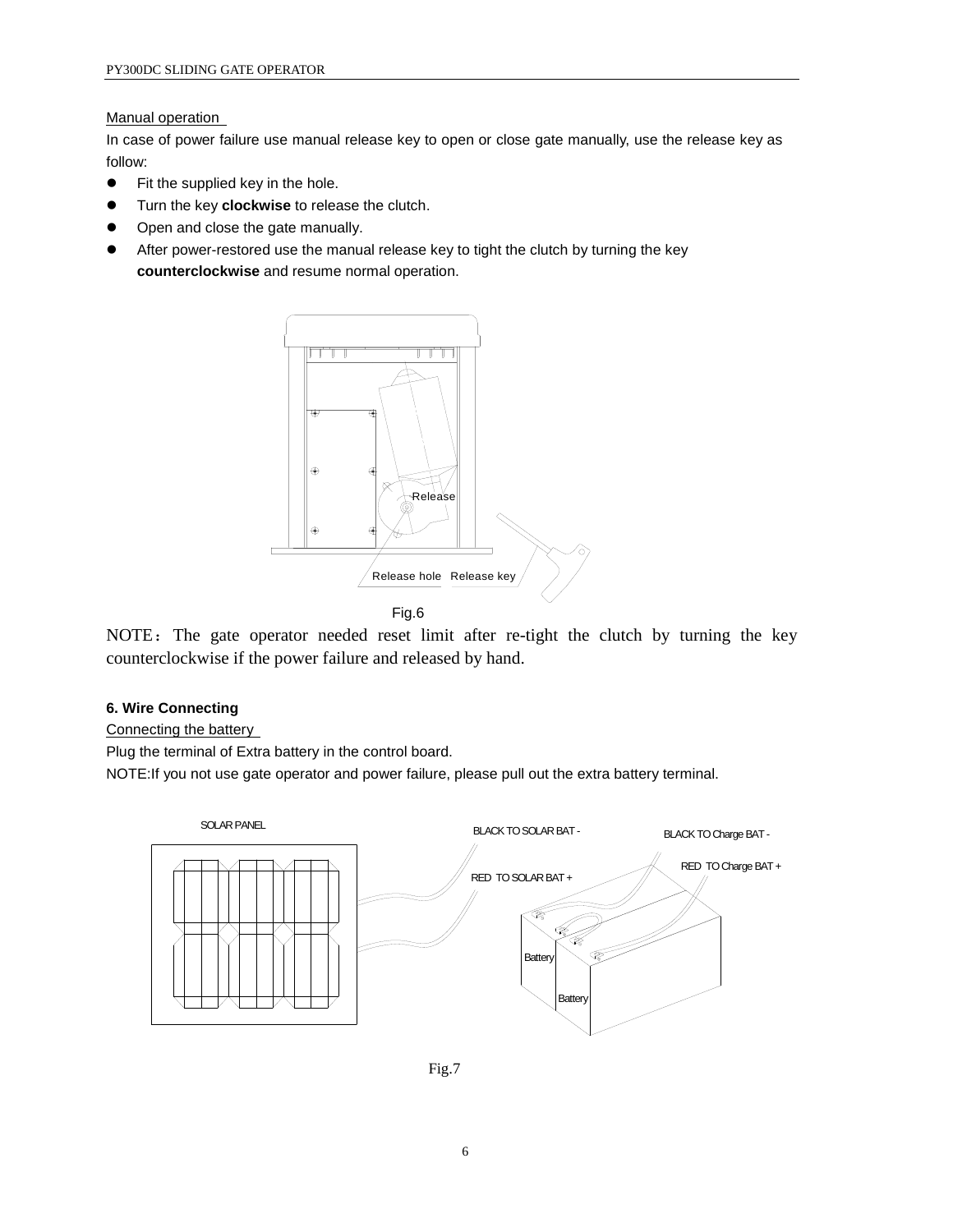### Connecting the motor

Connect motor wires to 'M-' and 'M+' of terminal block T1 (BLACK)and T2(RED).









**Fig.9**

Motor: black wire to T1 and red wire to T2.

J1: transformer secondary(AC24V/3.3A)

external Push Button(J2,J3,J4):

Single Button(OSC and COM) Three Button(K,G,T,and COM), Photo beam(PE and COM) Output DC power: 24 and GND

J5: solar panel(10W 27V) and charge Battery.

**NOTE: Please put through the "J5"(Battrey) terminal, if you need use the sliding gate operator.**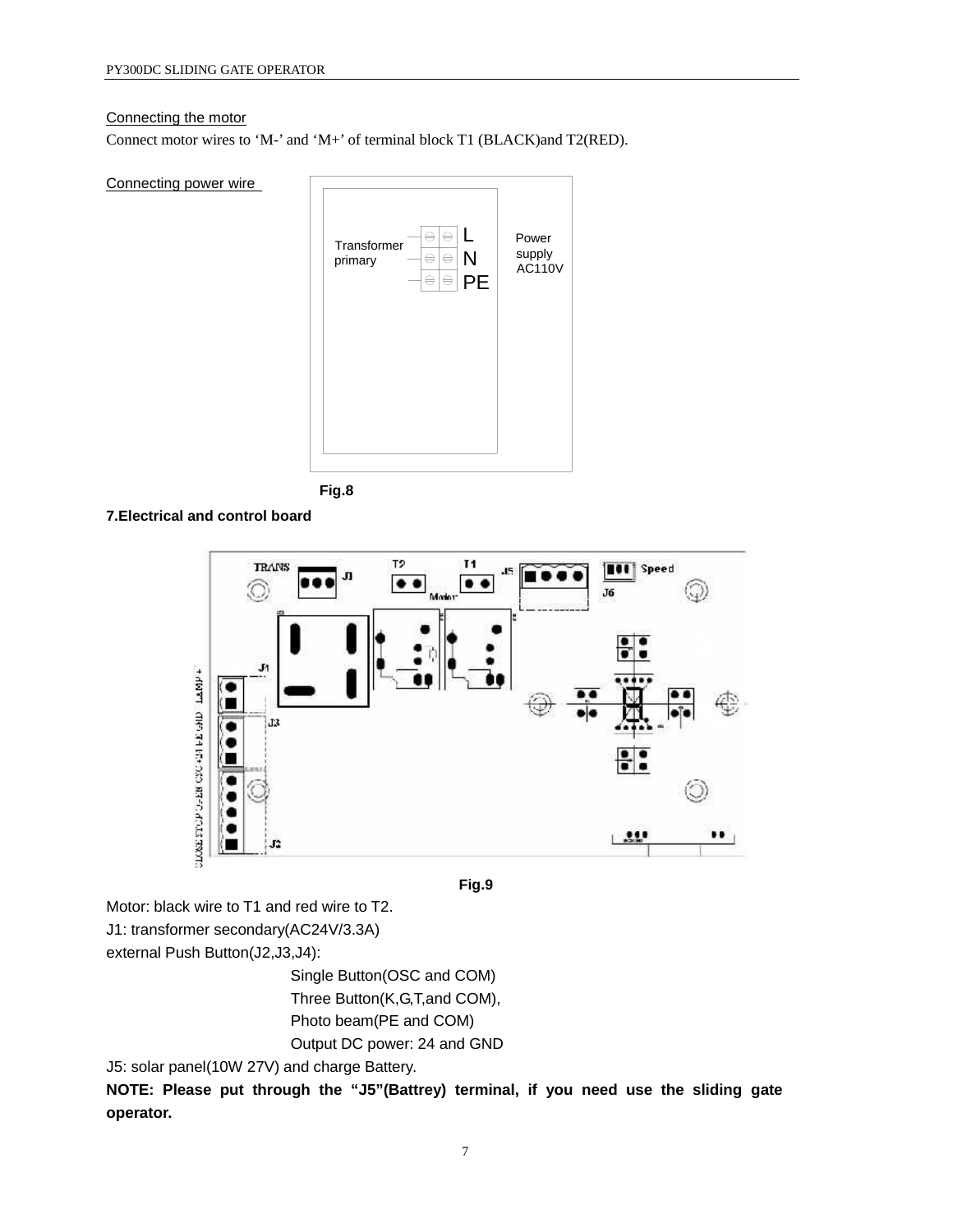**8. Programming Process SET** button: Mode set and Confirm function **CODE** button: Transmitter set and clear function **UP** button: open door **DOWN** button: close door



### **Adding extra transmitter (learn)**

1. Press **CODE**, a dot is indicated on the LED display.

2. Press the transmitter button which you want to use (button 1, 2, 3, 4), then press the same button again.

3. The dot on the LED display will flash then turn off.

4. '**||**' is indicated on the LED display, then the learning process is finished.

Up to 20 transmitters may be used.



### **Erase transmitter**

Press and hold **CODE** until '**C**' flashes on the LED display. This indicates that all the transmitters have been erased completely.

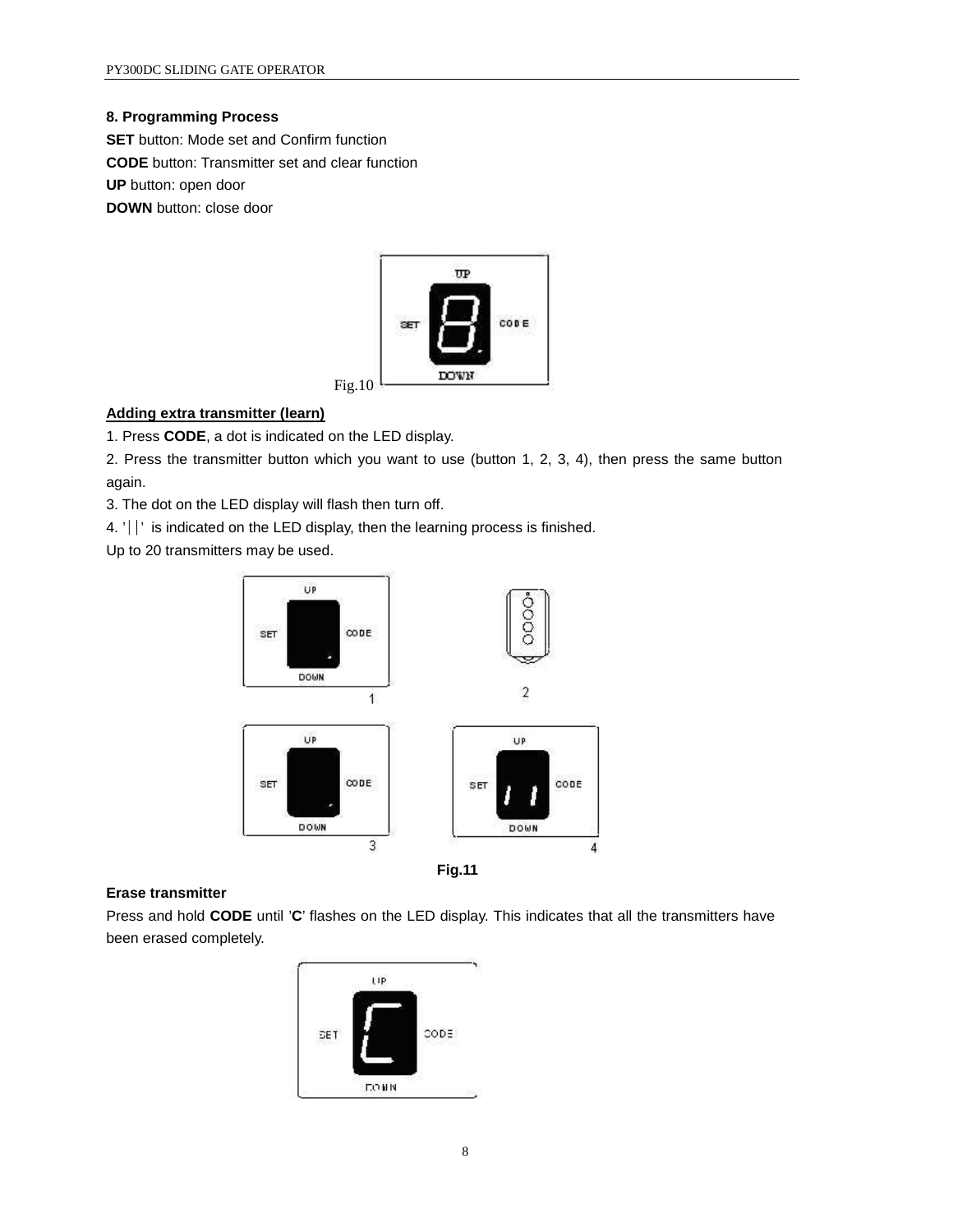Fig.12

### **Set open and close positions**

- 1. Press and hold **SET** until number '**1**' is indicated on the LED display.
- 2. Press and hold **OPEN** to set open position(*now the door must be OPEN,, if not,please change the motor wire red and black*), release the button until the door has reached the desired position. (You also can press **CLOSE** to move the door close, **OPEN** and **CLOSE** can be used to fine adjust the door position.)
- 3. Press the **SET** to confirm the open position, now number '**2**' is indicated on the LED display.
- 4. Press and hold **CLOSE** to set close position, release the button until the door has reached the desired position. (You also can press **OPEN** to move the door open, **OPEN** and **CLOSE** can be used to fine adjust the door position.)
- 5. Press the **SET** to confirm the close position.
- 6. The door will do a complete open and close cycle.



Fig.13

- **Automatic close (0~90 seconds adjustable)**<br>
1. Press and hold **OPEN** until ' ' is indicated on the<br>
2. Press **OPEN** to increase the auto close time, pres<br>
3. Set timer to '0', the automatic close function will d<br>
4. Press 1. Press and hold **OPEN** until '─' is indicated on the LED display. **Automatic close (0~90 seconds adjustable)**<br>1. Press and hold **OPEN** until ' ' is indicated on the LED display<br>2. Press **OPEN** to increase the auto close time, press **CLOSE** to<br>3. Set timer to '0', the automatic close func
- 2. Press **OPEN** to increase the auto close time, press **CLOSE** to decrease time.<br>3. Set timer to '0', the automatic close function will disable.<br>4. Press **SET** to confirm the setting.
- 
- 
- 5. Add 10 second per number

### **NOTE: Automatic close function is available only when the door is in fully opened position.**

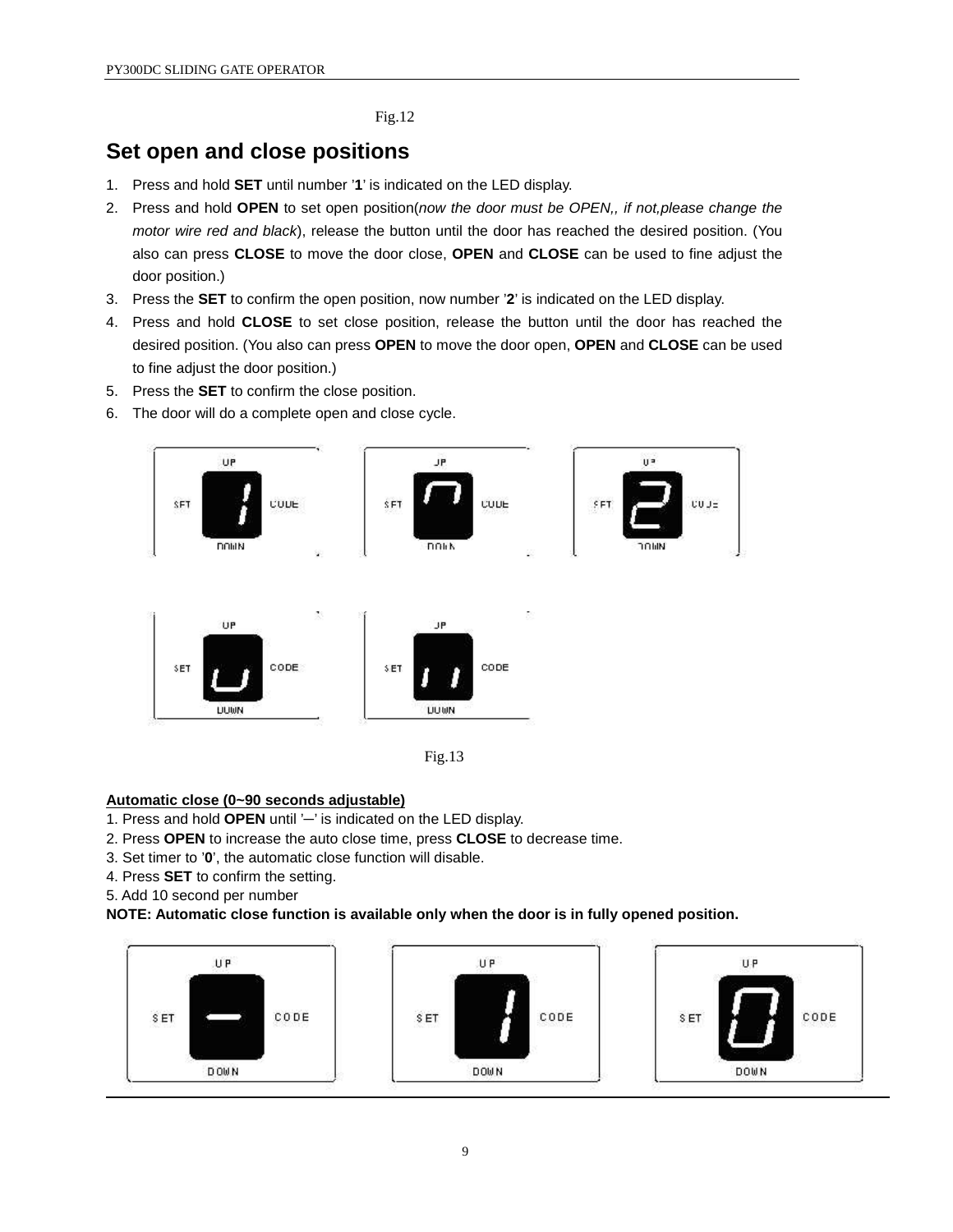### **Setting obstruction force**

If the door meet an obstruction during closing, it will stop and reverse about 15cm~20cm.

- 1. Press and hold **SET**. The LED will display number from '**1**' to '**4**', when the number '**3**' appears on the LED display, release the **SET**.
- 2. Press **OPEN** to increase the obstruction force, the maximum force is level 9. Press **CLOSE** to decrease force, the minimum force is level 1.
- 3. Press **SET** to confirm.



Fig.14

### **Photo beam:**

### **Connect the photo beam follow Figure. The photo beam output signal must be N.C. signal.**

Press and hold **close** until ' ' is indicated on the LED display. release the **close**,'11'will indicated on the LED display. Press **open**, '**H**' will indicated on the LED display. Press **SET** to confirm.**Then Connect the photo beam follow the Figure.**( Note: When not using photo beam, please click the above action and set to "11" status)



### **Fig.15**

### **9. Maintenance**

- Check the door once a month. The door should be carefully checked for balance. The door must be in good working order.
- The auto-reverse function should be regularly inspected, and adjusted if necessary. For service, call an experienced serviceman.